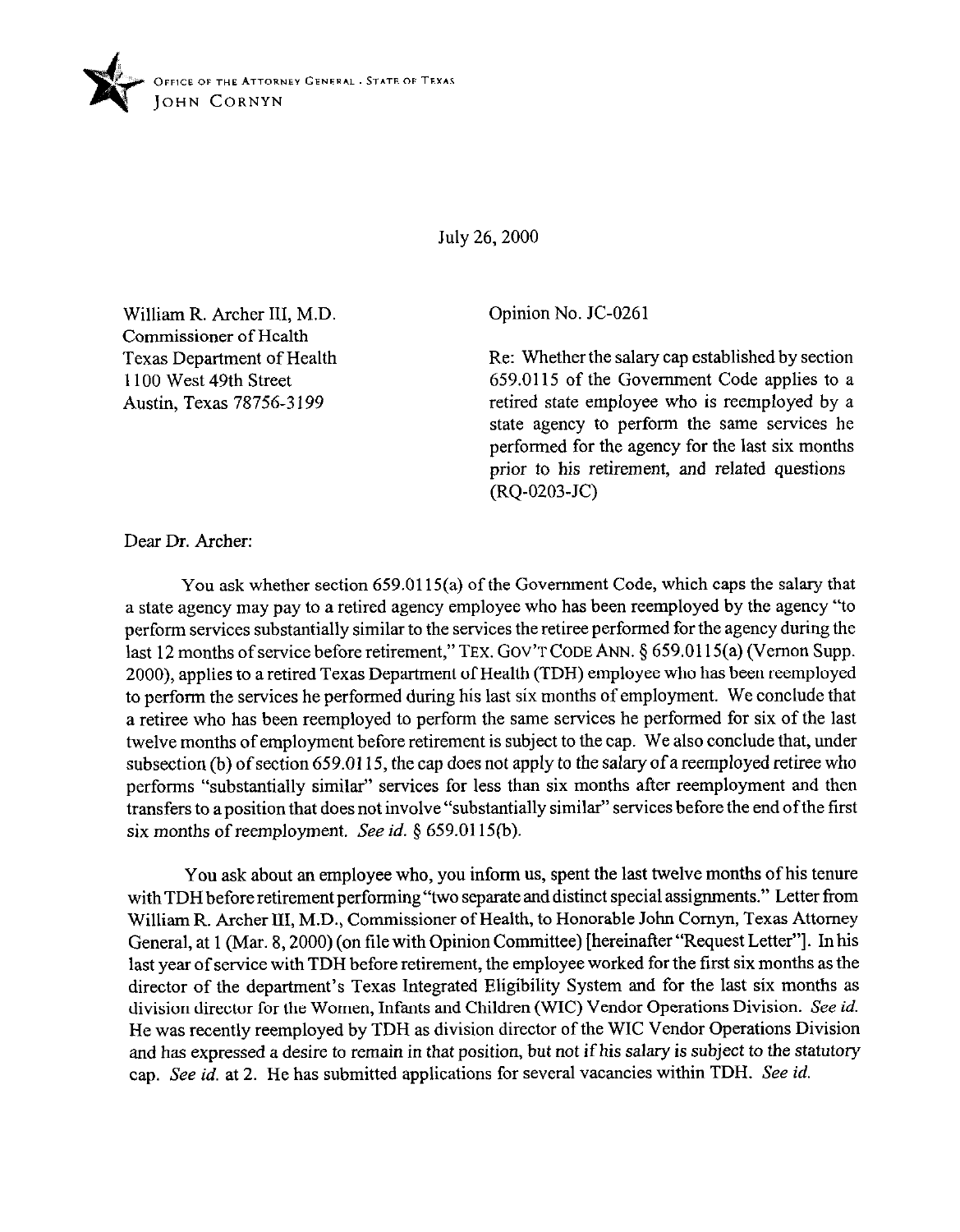Your questions arise from section 659.0115 of the Government Code, which provides in pertinent part:

> (a) A state agency that reemploys a retired agency employee to perform services substantially similar to the services the retiree performed for the agency *during the last I2 months of service before retirement* may not pay the retiree a salary at an annualized rate that exceeds the lesser of:

> > (1) the rate of compensation the retiree received from the state during the last 12 months of service before retirement; or

> > > *(2) \$60,000.*

(b) The salary limitation provided by Subsection (a) does not apply to a retiree's first six months ofreemployment after retirement, except that if a retiree is reemployed for more than six months after retirement, the limitation applies to the entire period of reemployment.

TEX. GOV'T CODE ANN. § 659.0115 (Vernon Supp. 2000) (emphasis added).

As a threshold matter, you wish to know whether the employee's salary is subject to the cap. You state that the employee has been rehired "to perform substantially similar duties to those performed during his last six months of employment." Request Letter at 2. You ask, in essence, whether the retiree must be employed to perform services substantially similar to the duties he performed throughout the entire twelve months before retirement in order for the cap to apply, or whether it is sufficient to trigger the cap that he has been employed to perform duties substantially similar to duties he performed for some of that twelve-month period. See *id.* 

The section 659.0115(a) salary cap applies when a state agency "reemploys a retired agency employee to perform services substantially similar to the services the retiree performed for the agency *during the last I2 months of service before retirement."* TEX. GOV'T CODE ANN. § 659,0115(a) (Vernon Supp. 2000) (emphasis added). As you note, see Request Letter at 2, the answer to your question turns on the meaning of the word "during." The Code Construction Act instructs us to read words and phrases in **context** and according to common usage. See TEX. GOV'T CODE ANN. § 311.011(a) (Vernon 1998). The word "during" can mean "[t] hroughout the whole continuance **of'** a period of time, IV OXFORD ENGLISH DICTIONARY 1134 (2d ed. 1989), or "at a point in the *course* **of** a period of time, MERRIAM WEBSTER'S COLLEGIATE DICTIONARY 360 (10th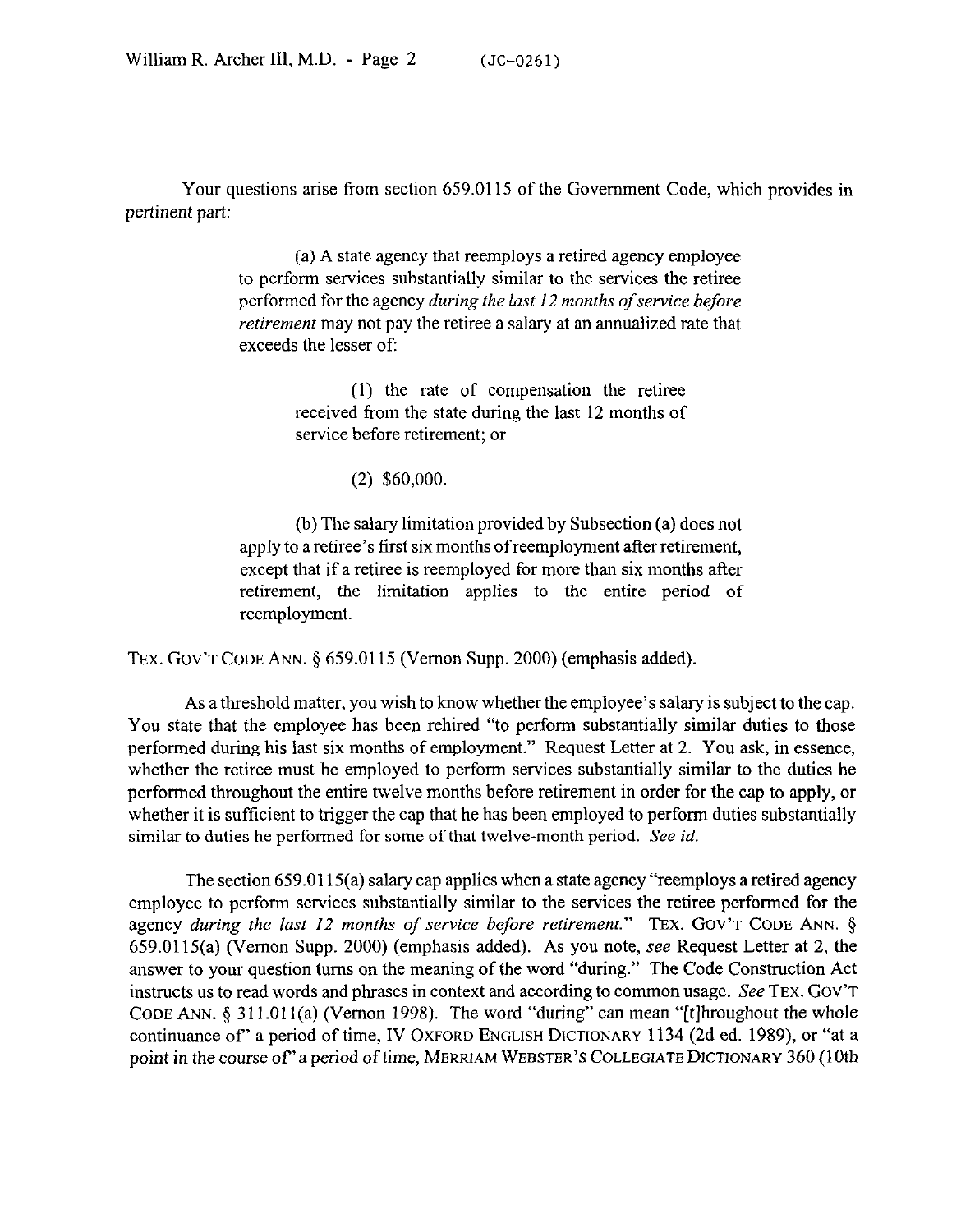ed. 1993); see also IV OXFORD ENGLISH DICTIONARY 1134 (2d ed. 1989) ("in the time of"). It is not apparent from the face of section 659.0115(a) which of these two meanings of "during" applies. Because the meaning of the term "during" is not apparent from the face of section 659.0115(a), we interpret the term in light of the statute's legislative history and the legislative purpose. See TEX. GOV'T CODE ANN.  $\S 311.023$  (Vernon 1998) (in construing a statute a court may consider the object sought to be attained, circumstances under which the statute was enacted, the legislative history, and the consequences of a particular construction).

The bill analysis to the legislation adopting section 659.0115 gives the following background:

> Currently, certain state retirees are allowed to resume service with the state at a level of compensation equal to their previous level of pay. This practice usually occurs after a senior employee has retired under a retirement incentive program. There are concerns that the practice of allowing the retirees to return to work at a level of pay equal to their previous salary is not realizing as much cost savings as originally intended. This bill will reduce the level of salary for a reemployed state retiree.

HOUSE COMM. ON STATE AFFAIRS, BILL ANALYSIS, Tex. S.B. 631,75th Leg., R.S. (1997). Clearly, the legislature was concerned that the practice of allowing state-agency retirees to return to their old positions at the same rate of pay undermined retirement incentive programs, which are designed to save the state money, and enacted section 659.0115(a) to discourage the practice and to limit its fiscal effect. Interpreting the term "during" in light of the legislative intent to save the state money, we conclude that the legislature intended *the* term "during" to mean *at somepoint in the course of*  and that the section 659.0115(a) cap applies to aretired employee who is rehired to perform services substantially similar to services he or she performed at some time during the last twelve months of employment.

If we were to construe the phrase "services  $\dots$  during the last 12 months of service" to mean only services performed *throughout the whole continuance* ofthe last twelve months of service, then the section  $659.0115(a)$  cap would be inapplicable to retirees who held more than one job during their last twelve months of service. In light of the legislative intent, we doubt the legislature intended to exclude from the cap employees who had two or more jobs during their last twelve months of service with the state. There would appear to be no logical reason for such a distinction, and it would reduce the statute's effectiveness as a cost-saving measure. See TEX. GOV'T CODE ANN. § 311.023 (Vernon 1998) (in construing a statute a court may consider the object sought to be attained, circumstances under which the statute was enacted, the legislative history, and the consequences of a particular construction); see also *id.* § 311.021(3), (5) (in enacting a statute, it is presumed that the legislature intended a reasonable result and favored a public interest *over any*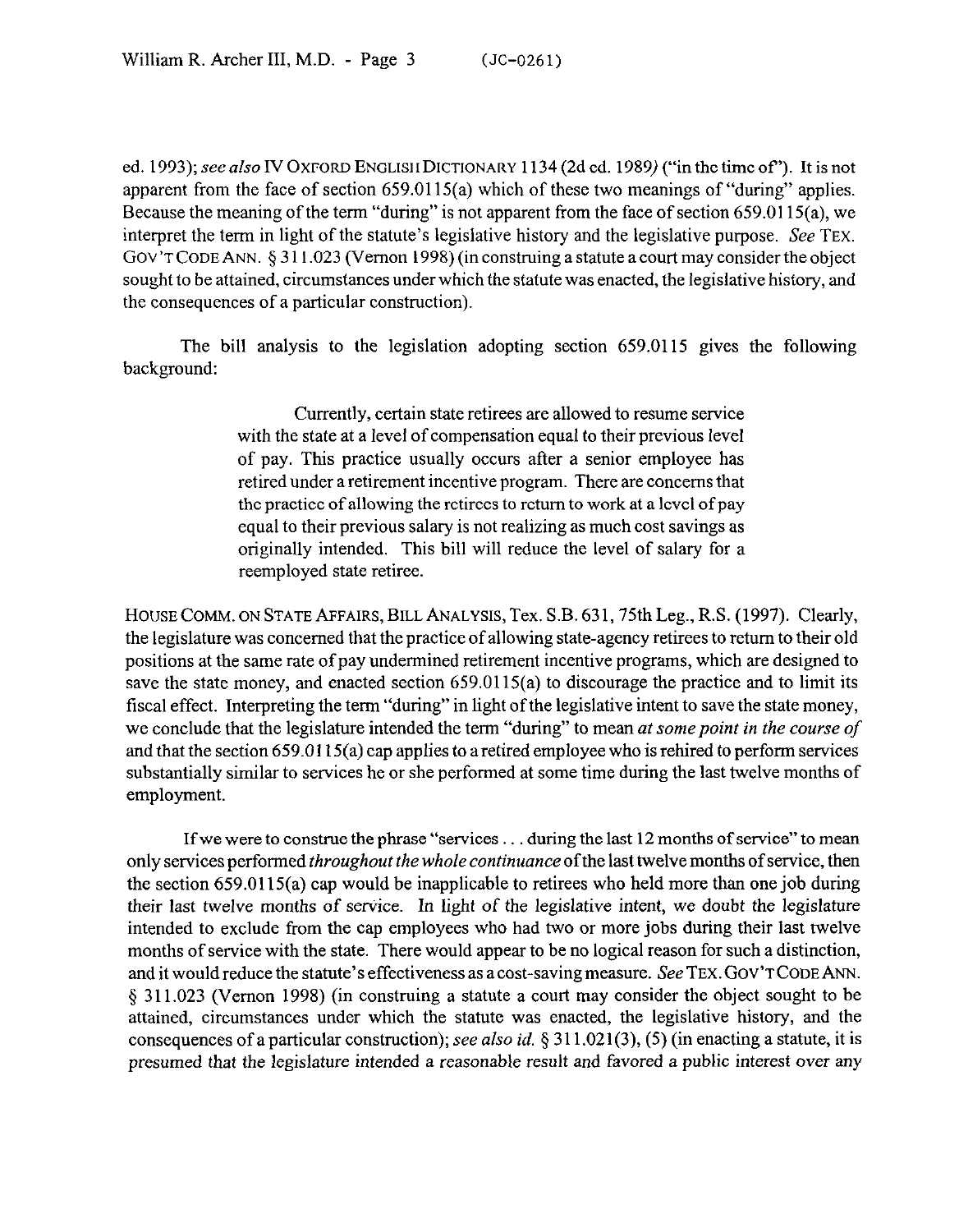private interest). Furthermore, under this construction, a state agency and retiring state **employee**  could easily circumvent the cap by working together to ensure that an employee nearing retirement was reassigned to a new job for a limited period of time prior to retirement, a consequence which would undermine the statute's effectiveness and is contrary to legislative intent. See id. § 311.023 (in construing a statute a court may consider the object sought to be attained, the legislative history, and the consequences of a particular construction).

Next you ask whether "this reemployed retiree's salary [must] be capped if he continues performing his present duties [as division director for the WIC Vendor Operations Division] for more than six months from reemployment." Request Letter at 2. As this question is separate from your first, we understand you to ask when, rather than whether, the salary cap will go into effect. Subsection (b) of section 659.0115 provides that "[t]he salary limitation provided by Subsection (a) does not apply to a retiree's first six months ofreemployment after retirement, except that if aretiree is reemployed for more than six months after retirement, the limitation applies to the entire period of reemployment." **TEX. GOV'T CODE ANN.** 5 659.0115(b) (Vernon Supp. 2000). The salary cap will apply once the employee has been in his current position for more than six months and will apply to the entire period of reemployment, including (retroactively) the first six months.

Your third and fourth questions are related. Assuming the cap applies, you ask whether "this reemployed retiree's salary [would] remain capped if he is selected for and accepts a different position within TDH prior to the expiration of his first six months of reemployment?' Request Letter at 2. You also ask whether, in the event the reemployed retiree is selected for and accepts a new position, he could continue on the payroll at his uncapped preretirement rate of compensation, which exceeds the \$60,000, or whether he must have a break in service in order to be eligible to receive that pay. See *id.* We assume that these questions involve transfer of the retiree to a new position, one not involving "substantially similar" services, prior to the expiration of his first six months of reemployment.

Under subsection (b) of section 659.0115, the cap does not apply if a reemployed retiree performs services substantially similar to those performed in his or her last year of employment for no more than six months. Nor does the cap apply if the retiree is reemployed to perform services different from those performed during the last twelve months prior to retirement. See **TEX. GOV'T CODE ANN.** 5 659,0115(a), (b) (Vernon Supp. 2000). Accordingly, we interpret section 659.0115 as not capping the salary of an individual who performs "substantially similar" services for under six months and then transfers to a position that involves different services before the end of that period. We believe that this interpretation is consistent with the legislature's intent to allow a retired employee to resume service at his or her former pay level for no more than six months and not to preclude reemployment of retirees in different positions. Furthermore, assuming a reemployed retiree has not spent more than six months performing services substantially similar to those performed during the twelve months prior to retirement and has not yet become subject to the cap,